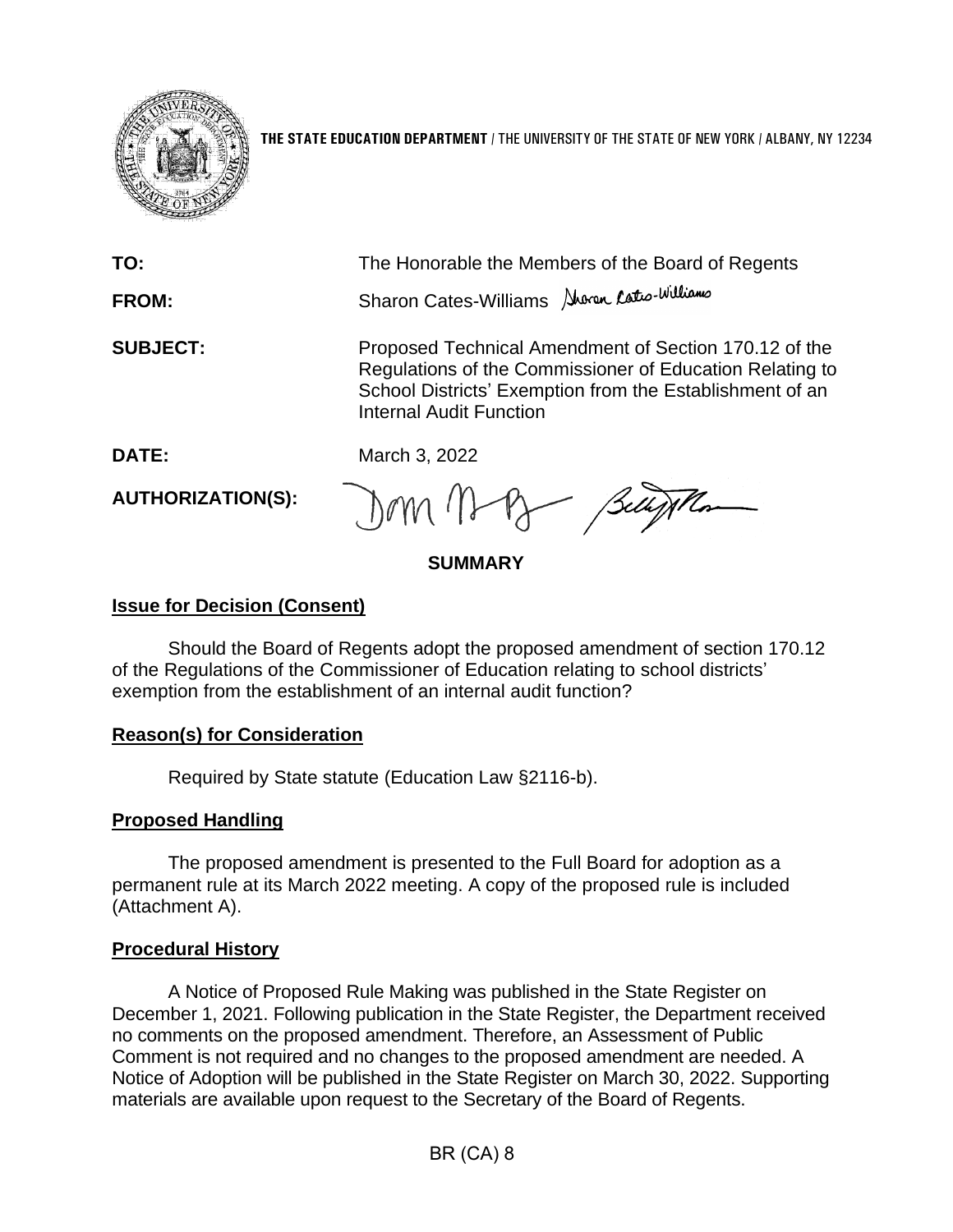### **Background Information**

Chapter 263 of the Laws of 2005 (Chapter 263) added section 2116-b to the Education Law, requiring that each school district establish an internal audit function. Subdivision two of such section provides an exemption for the internal audit function for school districts that meet certain criteria. Chapter 263 provides that school districts with fewer than 8 teachers, less than \$5 million in general fund expenses in the previous year, or fewer than 300 enrolled students in the previous year are exempt from the internal audit requirements. The 2013 Enacted State Budget (Chapter 57 of the Laws of 2013) amended Education Law §2116-b(2) by increasing the number of enrolled students to be eligible for an exemption to the internal audit function requirement from 300 to 1,500 students. Due to an oversight, section 170.12(b)(3) of the Commissioner's regulations was never updated to reflect this change.

Therefore, to align the Commissioner's regulations with the amendments made to Education Law §2116-b(2), the Department proposes to amend section 170.12(b)(3) of the Commissioner's regulations to provide that districts with actual enrollment of less than 1,500 students in the previous school year are exempt from the internal audit function requirement.

### **Related Regents Items**

February 2006: [Proposed Amendment to Commissioner's Regulations Relating to](https://www.regents.nysed.gov/common/regents/files/documents/meetings/2006Meetings/February2006/0206emscvesida2.htm)  [School District and BOCES Financial Accountability](https://www.regents.nysed.gov/common/regents/files/documents/meetings/2006Meetings/February2006/0206emscvesida2.htm) (https://www.regents.nysed.gov/common/regents/files/documents/meetings/2006Meetin gs/February2006/0206emscvesida2.htm)

November 2021: [Proposed Technical Amendment to Section 170.12 of the Regulations](https://www.regents.nysed.gov/common/regents/files/1121p12d1.pdf) [of the Commissioner of Education Relating to School Districts' Exemption from the](https://www.regents.nysed.gov/common/regents/files/1121p12d1.pdf)  [Establishment of an Internal Audit Function \(nysed.gov\)](https://www.regents.nysed.gov/common/regents/files/1121p12d1.pdf) (https://www.regents.nysed.gov/common/regents/files/1121p12d1.pdf)

### **Recommendation**

It is recommended that the Board of Regents take the following action:

VOTED: That section 170.12 of the Regulations of the Commissioner of Education be amended, as submitted, effective March 30, 2022.

### **Timetable for Implementation**

If adopted at the March 2022 Regents meeting, the proposed rule will become effective March 30, 2022.